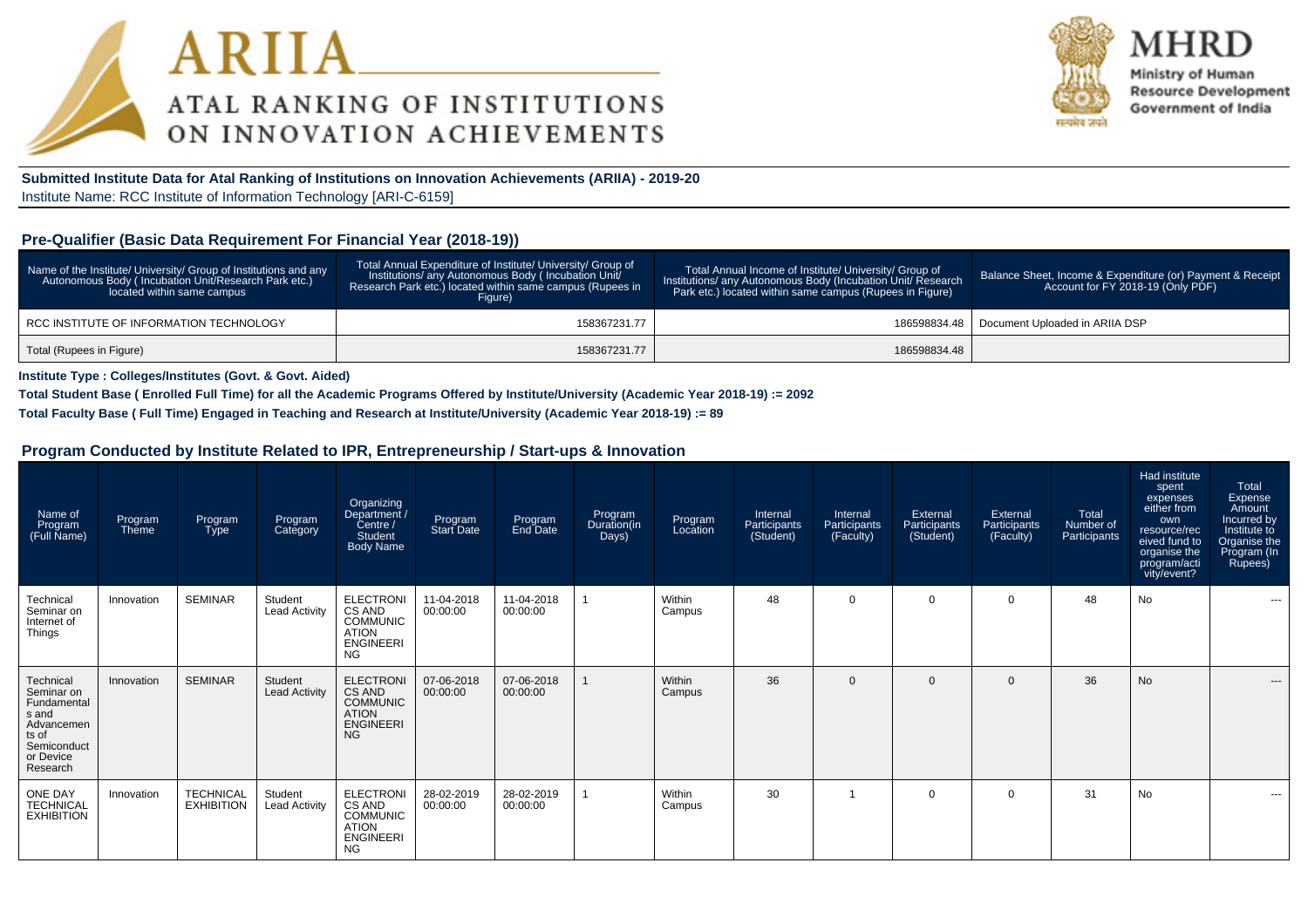# **Program Conducted by Institute Related to IPR, Entrepreneurship / Start-ups & Innovation**

| <b>ALPHATEC</b><br>H                                                           | Innovation                   | <b>SEMINAR</b>                            | Student<br><b>Lead Activity</b>   | <b>ELECTRONI</b><br>CS AND<br><b>COMMUNIC</b><br><b>ATION</b><br><b>ENGINEERI</b><br>NG AND IEI<br><b>STUDENT</b><br><b>CHAPTER</b> | 03-10-2018<br>00:00:00 | 20-11-2018<br>00:00:00 | 49             | Within<br>Campus  | 250 | $\mathbf 0$  | $\mathbf 0$    | $\mathbf 0$  | 250 | No  | ---      |
|--------------------------------------------------------------------------------|------------------------------|-------------------------------------------|-----------------------------------|-------------------------------------------------------------------------------------------------------------------------------------|------------------------|------------------------|----------------|-------------------|-----|--------------|----------------|--------------|-----|-----|----------|
| Technical<br>Event<br>Archetype<br>De Future                                   | Innovation                   | <b>TECHNICAL</b><br><b>EVENT</b>          | Student<br><b>Lead Activity</b>   | <b>ELECTRONI</b><br>CS AND<br><b>COMMUNIC</b><br><b>ATION</b><br><b>ENGINEERI</b><br>NG                                             | 13-08-2018<br>00:00:00 | 14-08-2018<br>00:00:00 | $\overline{2}$ | Within<br>Campus  | 52  | $\mathbf 0$  | $\mathbf 0$    | $\mathbf 0$  | 52  | Yes | 3000     |
| Entrepreneur<br>ship<br>Awareness<br>Camp under<br><b>DST-NIMAT</b><br>Project | Entrepreneur<br>ship/Startup | Entrepreneur<br>ship<br>Awareness<br>Camp | Student<br><b>Lead Activity</b>   | Electronics<br>and<br>Communicati<br>on<br>Engineering                                                                              | 10-10-2018<br>00:00:00 | 12-10-2018<br>00:00:00 | 3              | Within<br>Campus  | 60  | $\mathbf{0}$ | $\mathbf 0$    | $\mathbf{0}$ | 60  | Yes | 10000    |
| <b>IEEE EDS</b><br>outreach<br>program                                         | Innovation                   | Seminar                                   | Institute<br><b>Lead Activity</b> | Electronics<br>and<br>Communicati<br>on<br>Engineering                                                                              | 10-07-2018<br>00:00:00 | 10-07-2018<br>00:00:00 | 1              | Within<br>Campus  | 30  | 20           | $\overline{4}$ | 6            | 60  | Yes | 4500     |
| Application<br>of Simulation<br>in<br>Electronics                              | Innovation                   | Workshop                                  | Student<br><b>Lead Activity</b>   | Electronics<br>and<br>Communicati<br>on<br>Engineering                                                                              | 14-06-2018<br>00:00:00 | 21-06-2018<br>00:00:00 | 8              | Within<br>Campus  | 50  | $\mathbf 0$  | $\mathbf 0$    | $\mathbf{0}$ | 50  | Yes | 2000     |
| Cyber<br>Security and<br>Ethical <sup>®</sup><br>Hacking                       | Innovation                   | <b>WORKSHO</b><br>P                       | Student<br><b>Lead Activity</b>   | <b>ELECTRONI</b><br>CS AND<br><b>COMMUNIC</b><br><b>ATION</b><br><b>ENGINEERI</b><br><b>NG</b>                                      | 15-03-2019<br>00:00:00 | 15-03-2019<br>00:00:00 | 1              | Within<br>Campus  | 50  | 0            | 0              | $\mathbf 0$  | 50  | No  | ---      |
| Internet of<br>Things A<br>Practical<br>Perspective                            | Innovation                   | Student<br>Workshop                       | Student<br><b>Lead Activity</b>   | AEIE of<br><b>RCCIIT</b>                                                                                                            | 06-08-2018<br>00:00:00 | 10-08-2018<br>00:00:00 | $\sqrt{5}$     | Within<br>Campus  | 58  | 6            | $\mathbf 0$    | $\mathbf{0}$ | 64  | Yes | 31338    |
| Emerging<br>Trends on<br>Instrumentati<br>on and<br>Control<br>Engineering     | Innovation                   | Student<br>Workshop                       | Student<br><b>Lead Activity</b>   | Department<br>of Applied<br>Electronics<br>and<br>Instrumentati<br>on<br>Engineering                                                | 25-06-2018<br>00:00:00 | 29-06-2018<br>00:00:00 | 5              | Within<br>Campus  | 57  | 6            | $\mathbf 0$    | $\mathbf 0$  | 63  | Yes | 22144    |
| Cyber<br>Security and<br>Ethical<br>Hacking by<br>Techtree<br>Technologie<br>s | Innovation                   | Seminar                                   | Institute<br><b>Lead Activity</b> | Computer<br>Science and<br>Engineering<br>Department                                                                                | 31-08-2018<br>00:00:00 | 31-08-2018<br>00:00:00 | 1              | Within<br>Campus  | 60  | $\mathbf 0$  | $\mathbf 0$    | $\mathbf{0}$ | 60  | No  | ---      |
| Cyber<br>Security and<br>Ethical <sup>-</sup><br>Hacking                       | Innovation                   | Workshop                                  | Institute<br><b>Lead Activity</b> | Techtree<br>Technologie<br>s Saltlake                                                                                               | 01-09-2018<br>00:00:00 | 02-09-2018<br>00:00:00 | $\overline{2}$ | Outside<br>Campus | 43  | 0            | $\mathbf 0$    | $\mathbf 0$  | 43  | No  | $\cdots$ |
| Innovision<br>2018                                                             | Innovation                   | Technical<br>Event                        | Institute<br><b>Lead Activity</b> | Computer<br>Science and<br>Engineering<br>Department                                                                                | 04-09-2018<br>00:00:00 | 05-09-2018<br>00:00:00 | $\overline{2}$ | Within<br>Campus  | 112 | 14           | $\mathbf 0$    | $\mathbf 0$  | 126 | Yes | 11492    |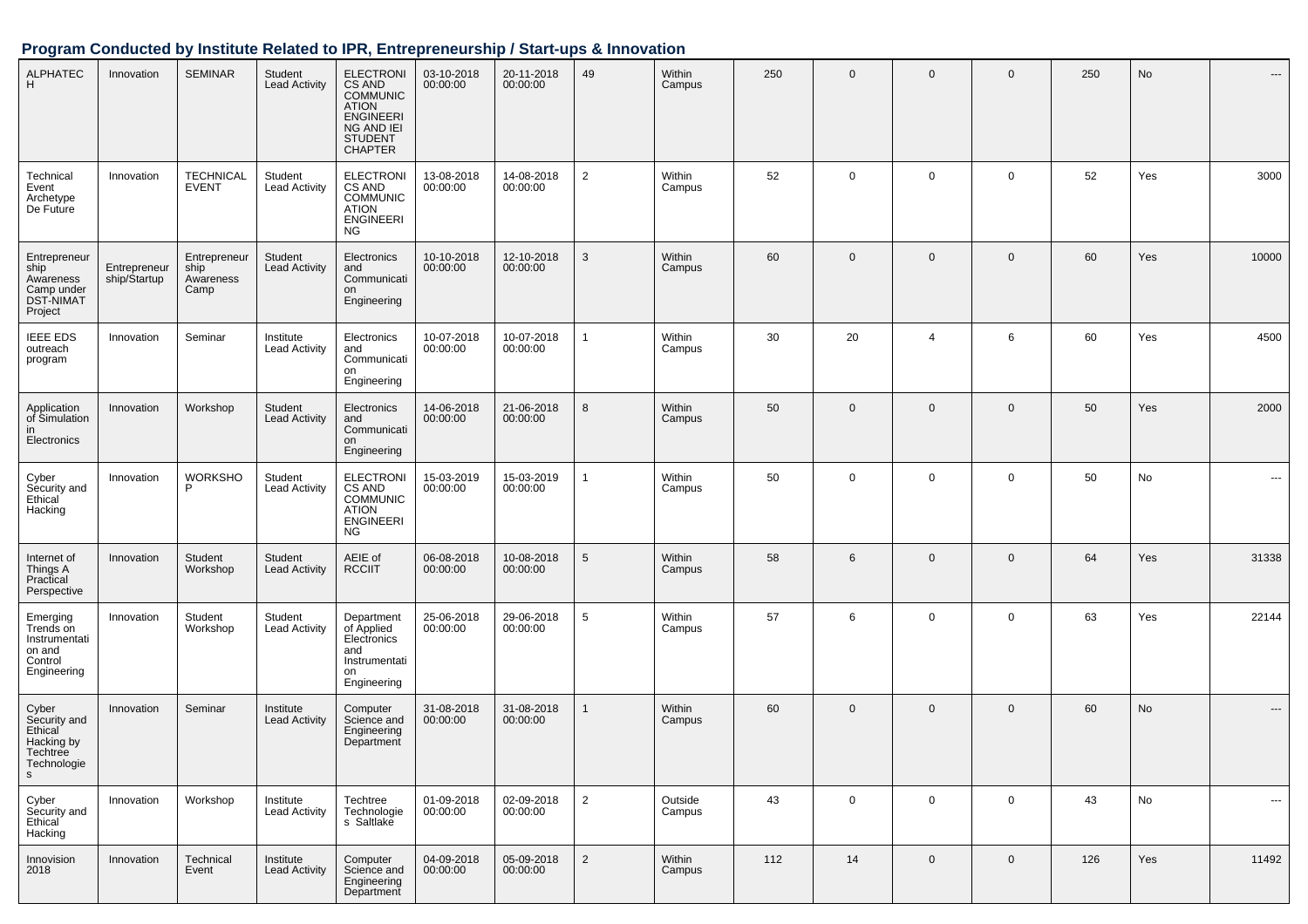### **Program Conducted by Institute Related to IPR, Entrepreneurship / Start-ups & Innovation**

| Data<br>Science and<br>Data<br>Analytics<br>using SAS<br>and Python                                                                             | Innovation | Student<br>Developmen<br>t Program | Institute<br><b>Lead Activity</b> | Computer<br>Science and<br>Engineering<br>Department     | 16-04-2018<br>00:00:00 | 17-04-2018<br>00:00:00 |   | Within<br>Campus | 128             | 14 | 0  | 142 | Yes | 15646 |
|-------------------------------------------------------------------------------------------------------------------------------------------------|------------|------------------------------------|-----------------------------------|----------------------------------------------------------|------------------------|------------------------|---|------------------|-----------------|----|----|-----|-----|-------|
| International<br>Conference<br>on Research<br>in<br>Computation<br>al<br>Intelligence<br>and<br>Communication<br>On Networks<br>ICRCICN<br>2018 | Innovation | International<br>Conference        | Institute<br><b>Lead Activity</b> | Department<br>Information<br>Technology<br><b>RCCIIT</b> | 21-11-2018<br>00:00:00 | 23-11-2018<br>00:00:00 | 3 | Within<br>Campus | 10 <sup>1</sup> | 45 | 53 | 115 | No  | $--$  |

# Participation / Representation of Students and (or) Faculties in Events / Programs related to IPR, entrepreneurship / Start-ups & Innovation organized by repute external<br>institutions or agencies at national or internationa

| Name of<br>Program<br>(Full Name)                                                                                                      | Program<br>Theme | Program<br><b>Type</b>             | Organizing<br>Agency /<br>Institute<br>Name         | Organizing<br><b>Agency Type</b> | Program<br>Start Date  | Program<br>End Date    | Program<br>Duration(in<br>Days) | Participants<br>(Students) | Participants<br>(Faculty) | Total<br>Number of<br>Participants | Awards/Rec<br>ognitions/Ac<br>hievements | Award /<br>Position /<br>Recognition<br>Secured | Title of<br>Innovation /<br>Start-up<br>Secured the<br>Award /<br>Recognition | Had institute<br>spent<br>expenses<br>either from<br>own<br>resource/rec<br>eived fund<br>towards<br>sending<br>delegation to<br>participate/re<br>present the<br>program/acti<br>vity/event? | Total<br>Expense<br>Amount<br>Incurred by<br>Institute? (In<br>Rupees) |
|----------------------------------------------------------------------------------------------------------------------------------------|------------------|------------------------------------|-----------------------------------------------------|----------------------------------|------------------------|------------------------|---------------------------------|----------------------------|---------------------------|------------------------------------|------------------------------------------|-------------------------------------------------|-------------------------------------------------------------------------------|-----------------------------------------------------------------------------------------------------------------------------------------------------------------------------------------------|------------------------------------------------------------------------|
| Patent<br>Facilitation<br>Centre of<br>Technology<br>Information<br>Forecasting<br><b>AND</b><br>Assessment<br>Council<br><b>TIFAC</b> | <b>IPR</b>       | <b>WORKSHO</b><br>P                | MAKAUT.<br>WB AND<br><b>TIFAC</b>                   | Educational<br>Institute         | 15-03-2019<br>00:00:00 | 15-03-2019<br>00:00:00 |                                 | $\mathbf 0$                |                           |                                    | No                                       | $-$                                             | $\cdots$                                                                      | <b>No</b>                                                                                                                                                                                     | $\sim$ $\sim$                                                          |
| Bengalathon<br>2018                                                                                                                    | Innovation       | Hackathon                          | Ministry of IT<br>and E                             | Govt.<br>Agency<br>(Sitate)      | 14-09-2018<br>00:00:00 | 31-12-2018<br>00:00:00 | 10                              | 16                         | 3                         | 19                                 | Yes                                      | <b>Jury Special</b>                             | Solution on<br><b>TOTO ON</b><br>CALL                                         | <b>No</b>                                                                                                                                                                                     | $---$                                                                  |
| 2018 IEEE<br>International<br>Conference<br>on Power<br>Electronics,<br>Drives and<br>Energy<br>Systems<br><b>PEDES</b>                | Innovation       | International<br>Conference        | <b>IIT Madras</b>                                   | Educational<br>Institute         | 18-12-2018<br>00:00:00 | 21-12-2018<br>00:00:00 | $\overline{4}$                  | 0                          |                           |                                    | No                                       | $\sim$ $\sim$                                   | $\sim$ $\sim$                                                                 | <b>No</b>                                                                                                                                                                                     | $\cdots$                                                               |
| <b>IEEE EDS</b><br>Outreach<br>Programme                                                                                               | Innovation       | <b>TECHNICAL</b><br><b>SEMINAR</b> | <b>IEEE EDS</b><br><b>KOLKATA</b><br><b>CHAPTER</b> | International<br>Agencies        | 17-12-2018<br>00:00:00 | 17-12-2018<br>00:00:00 |                                 | 50                         | 8                         | 58                                 | No                                       | $\hspace{0.05cm} \ldots$                        | $\hspace{1.5cm} \textbf{---}$                                                 | No                                                                                                                                                                                            | $---$                                                                  |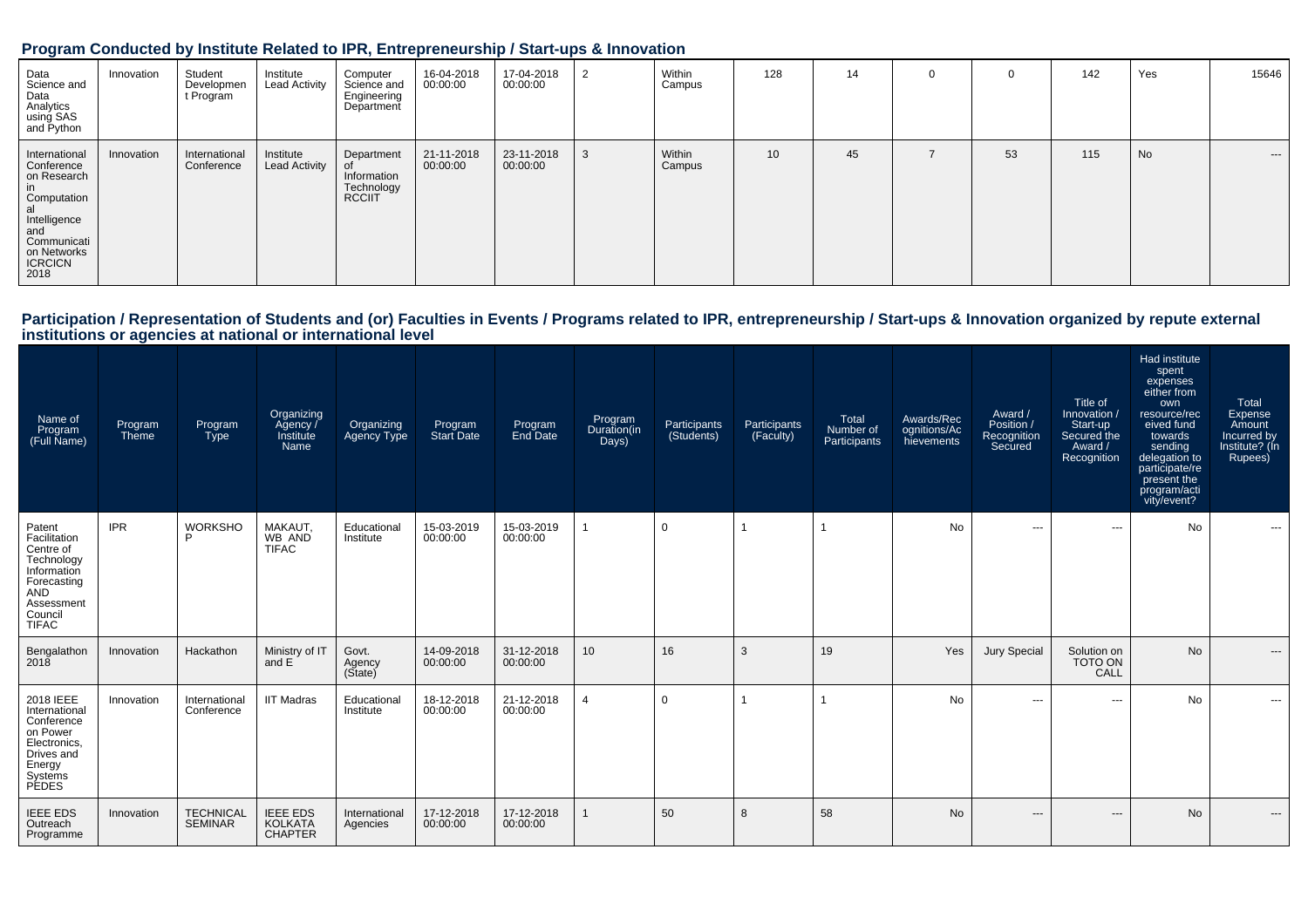# Participation / Representation of Students and (or) Faculties in Events / Programs related to IPR, entrepreneurship / Start-ups & Innovation organized by repute external<br>institutions or agencies at national or internationa

| Smart Stick<br>for Blind<br>Person<br>Embedded<br>with<br>Features of<br>Obstacle<br>Detection<br>and<br>Navigation<br>Technology | Innovation | 3rd Inter-<br>College<br>Competition<br>on Prototype<br>Design for<br>Mankind | Heritage<br>Institute of<br>Technology                        | Educational<br>Institute   | 12-08-2018<br>00:00:00 | 12-08-2018<br>00:00:00 | $\mathbf{1}$ | 3              | 1            | $\overline{4}$  | No        | $\sim$ $\sim$                    | ---                                                                                         | No  | ---                      |
|-----------------------------------------------------------------------------------------------------------------------------------|------------|-------------------------------------------------------------------------------|---------------------------------------------------------------|----------------------------|------------------------|------------------------|--------------|----------------|--------------|-----------------|-----------|----------------------------------|---------------------------------------------------------------------------------------------|-----|--------------------------|
| Toto on Call                                                                                                                      | Innovation | Bengalathon                                                                   | Ministry of IT<br>and E                                       | Govt.<br>Agency<br>(State) | 09-10-2018<br>00:00:00 | 09-10-2018<br>00:00:00 | 1            | $\overline{4}$ | $\mathbf{1}$ | $5\phantom{.0}$ | No        |                                  | $\overline{\phantom{a}}$                                                                    | No  |                          |
| Dual Axis<br>Solar<br>Tracking<br>System for<br>Optimized<br>Power<br>Generation                                                  | Innovation | Science and<br>Engineering<br>Fair                                            | Birla<br>Industrial<br>and<br>Technologic<br>al Museum        | Educational<br>Institute   | 08-01-2019<br>00:00:00 | 12-01-2019<br>00:00:00 | $\,$ 5 $\,$  | 2              |              | 3               | No        | $\sim$ $\sim$                    | $\cdots$                                                                                    | Yes | 1500                     |
| loT based<br>Smart Sytem<br>for Water<br>Quality<br>Monitoring                                                                    | Innovation | Science and<br>Engineering<br>Fair                                            | <b>Birla</b><br>Industrial<br>and<br>Technologic<br>al Museum | Educational<br>Institute   | 08-01-2019<br>00:00:00 | 12-01-2019<br>00:00:00 | $\sqrt{5}$   | 3              | $\mathbf{1}$ | $\overline{4}$  | No        | $\overline{\phantom{a}}$         | $---$                                                                                       | Yes | 1000                     |
| Environment<br>al Condition<br>based Auto-<br>adjusted<br>Robot for<br>Agricultural<br>Work                                       | Innovation | Science and<br>Engineering<br>Fair                                            | Birla<br>Industrial<br>and<br>Technologic<br>al Museum        | Educational<br>Institute   | 08-01-2019<br>00:00:00 | 12-01-2019<br>00:00:00 | $\sqrt{5}$   | 3              | 1            | $\overline{4}$  | Yes       | Merit<br>Certificate<br>Received | Environment<br>al Condition<br>based Auto-<br>adjusted<br>Robot for<br>Agricultural<br>Work | Yes | 3500                     |
| Women<br>security<br>System with<br>Self-Defense<br>Mechanism                                                                     | Innovation | National<br>Science Day                                                       | MAKAUT,<br><b>WB</b>                                          | Educational<br>Institute   | 28-02-2019<br>00:00:00 | 28-02-2019<br>00:00:00 | $\mathbf{1}$ | 3              | $\mathbf{1}$ | $\overline{4}$  | <b>No</b> | $---$                            | $---$                                                                                       | No  | $---$                    |
| Intelligent<br>Electric Car<br>Charging<br><b>Stations</b>                                                                        | Innovation | National<br>Science Day                                                       | MAKAUT,<br>WB                                                 | Educational<br>Institute   | 28-02-2019<br>00:00:00 | 28-02-2019<br>00:00:00 | $\mathbf{1}$ | 3              | 1            | $\overline{4}$  | No        | $\sim$ $\sim$                    | $\cdots$                                                                                    | No  | $\overline{\phantom{a}}$ |
| Ultrasonic<br>Distance<br>Detector                                                                                                | Innovation | National<br>Science Day                                                       | MAKAUT,<br><b>WB</b>                                          | Educational<br>Institute   | 28-02-2019<br>00:00:00 | 28-02-2019<br>00:00:00 | $\mathbf{1}$ | 3              | $\mathbf{1}$ | $\overline{4}$  | No        | $\overline{a}$                   | $\overline{a}$                                                                              | No  | $---$                    |
| Traffic<br>Density<br>Control<br>using<br>Arduino<br>Real-Time<br>Monitoring                                                      | Innovation | National<br>Science Day                                                       | MAKAUT,<br>WB                                                 | Educational<br>Institute   | 28-02-2019<br>00:00:00 | 28-02-2019<br>00:00:00 | $\mathbf{1}$ | 3              | 1            | $\overline{4}$  | No        | ---                              | $\scriptstyle\cdots$                                                                        | No  | $\cdots$                 |
| Information<br>Technology<br>and Applied<br>Mathematics<br><b>ICITAM</b><br>2019                                                  | Innovation | International<br>Conference                                                   | Haldia<br>Institute of<br>Technology<br><b>HIT</b>            | Educational<br>Institute   | 07-03-2019<br>00:00:00 | 09-03-2019<br>00:00:00 | 3            | $\mathbf{0}$   | $\mathbf{1}$ | $\mathbf{1}$    | No        | ---                              | ---                                                                                         | No  | $\overline{\phantom{a}}$ |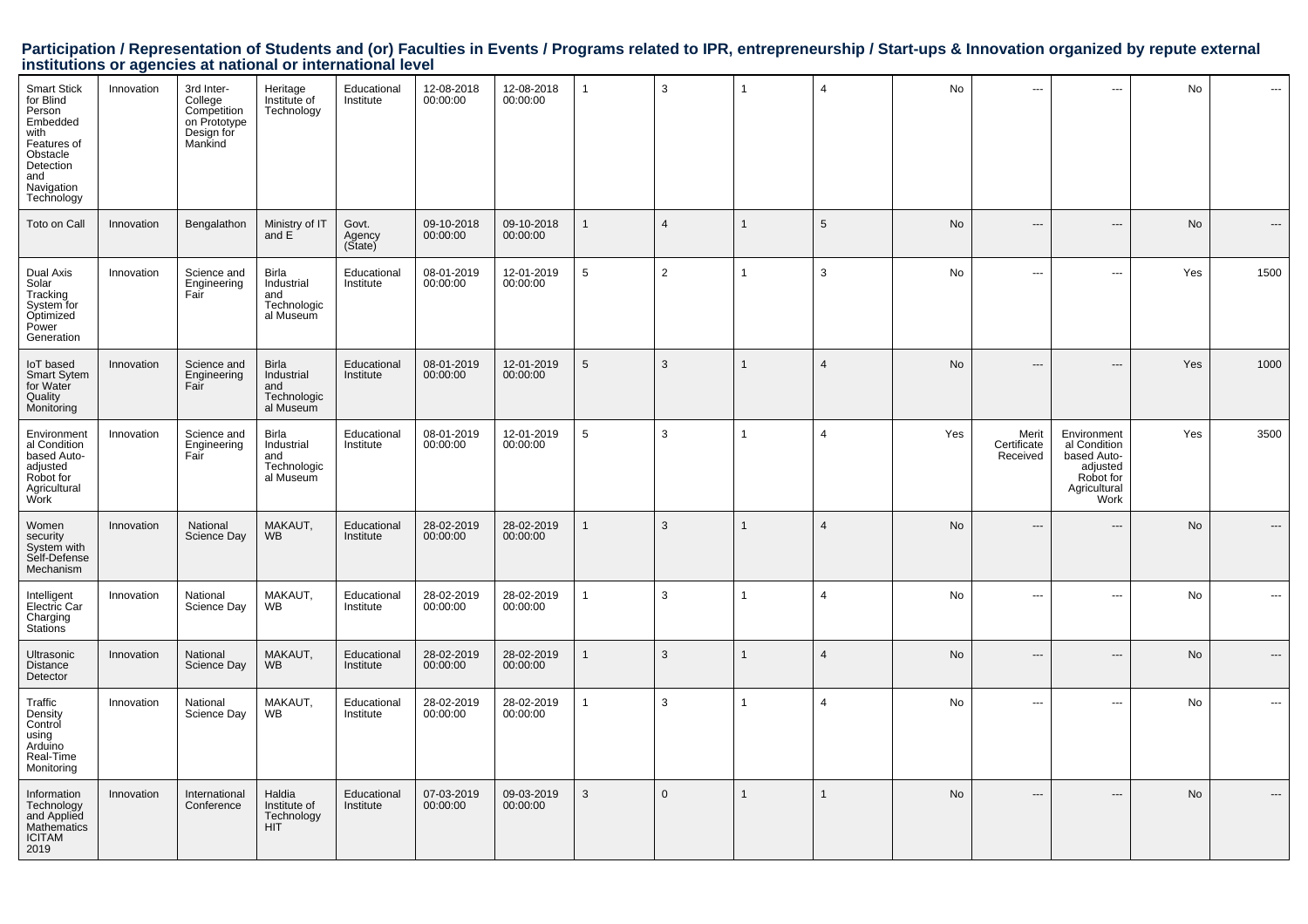# Participation / Representation of Students and (or) Faculties in Events / Programs related to IPR, entrepreneurship / Start-ups & Innovation organized by repute external<br>institutions or agencies at national or internationa

| Engineering<br>Science and<br>Technology<br>Adademic<br>Meet 2019                                                | Innovation                   | <b>ACADEMIC</b><br><b>MEET</b> | Forum of<br>Scientists,<br>Engineers<br>and<br>Technologist<br>s FOSET                  | Educational<br>Institute    | 31-03-2019<br>00:00:00 | 31-03-2019<br>00:00:00 |   | $\overline{2}$ | $\overline{2}$ |    | <b>No</b> | $--$                                                                          | $---$                                                                 | <b>No</b> | $- - -$ |
|------------------------------------------------------------------------------------------------------------------|------------------------------|--------------------------------|-----------------------------------------------------------------------------------------|-----------------------------|------------------------|------------------------|---|----------------|----------------|----|-----------|-------------------------------------------------------------------------------|-----------------------------------------------------------------------|-----------|---------|
| Smart India<br>Hackathon<br>2019                                                                                 | Innovation                   | Hackathon                      | MSME DI<br>Ahmedabad                                                                    | Govt.<br>Agency<br>(Sitate) | 01-03-2019<br>00:00:00 | 03-03-2019<br>00:00:00 | 3 | 6              | $\Omega$       | 6  | Yes       | 1st                                                                           | 1st Prize for<br>Smart India<br>Hackathon<br>Coding<br>Contest        | Yes       | 13411   |
| <b>INTERNET</b><br>OF THINGS<br>$(IOT)-A$<br>NEW ERA<br>OF<br><b>TETECHNO</b><br>LOGY                            | Entrepreneur<br>ship/Startup | <b>WORKSHO</b><br>D            | RCC<br><b>INSTITUTE</b><br>OF<br><b>INFORMATI</b><br>ON<br><b>TECHNOLO</b><br>GY        | Educational<br>Institute    | 02-07-2018<br>00:00:00 | 06-07-2018<br>00:00:00 | 5 | 50             | $\Omega$       | 50 | Yes       | <b>IIT BHU</b><br><b>TechNex</b><br>east India<br>Zonal round<br>Competitions | Protype<br>model<br>development<br>in IOT based<br>Home<br>Automation | Yes       | 140000  |
| HANDS-ON<br><b>WORKSHO</b><br>P ON<br><b>MODERN</b><br><b>INDUSTRIA</b><br><b>AUTIOMATI</b><br>ON AND<br>CONTROL | Entrepreneur<br>ship/Startup | Workshop                       | <b>RCC</b><br><b>INSTITUTE</b><br>OF<br><b>INFORMATI</b><br>ON<br><b>TECHNOLO</b><br>GY | Educational<br>Institute    | 23-04-2018<br>00:00:00 | 26-04-2018<br>00:00:00 | 4 | 40             | $\overline{0}$ | 40 | <b>No</b> | $---$                                                                         | $---$                                                                 | Yes       | 100000  |

#### **Courses on Innovation, IPR and Entrepreneurship Development Offered During the Academic Period 2018-19**

| Title of Course/Subject<br>Offered     | Program Theme | Type of Course                 | Level of Course | <b>Program Start</b><br>Date | Program End<br>Date    | Program<br>Duration(in<br>Days) | <b>Mode of Delivery</b> | <b>Total Enrolment</b><br>Number | <b>Total Number of</b><br><b>Students</b><br>Completed | <b>Total Numbers of</b><br>Contact Hours of<br><b>Course</b> |
|----------------------------------------|---------------|--------------------------------|-----------------|------------------------------|------------------------|---------------------------------|-------------------------|----------------------------------|--------------------------------------------------------|--------------------------------------------------------------|
| Research Methodology and<br><b>IPR</b> | <b>IPR</b>    | Elective/Core Credit<br>Course | Master          | 24-08-2018<br>00:00:00       | 30-11-2018<br>00:00:00 | 99                              | Offline                 |                                  |                                                        | $12 \mid 30$                                                 |

#### **Innovation, Pre-Incubation & Incubation Centre/Facilities exists in campus**

| Name of Centre | Type of Facility | Year of Facility<br><b>Creation</b> | <b>Facility Location /</b><br>Address | <b>Facility Incharge</b> | Carpet Area of Facility | Had institute spent expenses either<br>from own resource/received fund<br>towards Establishment/Operation of<br>Pre-Incubation & Incubation<br>Centre/Facilities? | Had institute Generated Income either from<br>Services Offered by Pre-Incubation &<br>Incubation Centre/Facilities? |
|----------------|------------------|-------------------------------------|---------------------------------------|--------------------------|-------------------------|-------------------------------------------------------------------------------------------------------------------------------------------------------------------|---------------------------------------------------------------------------------------------------------------------|
|----------------|------------------|-------------------------------------|---------------------------------------|--------------------------|-------------------------|-------------------------------------------------------------------------------------------------------------------------------------------------------------------|---------------------------------------------------------------------------------------------------------------------|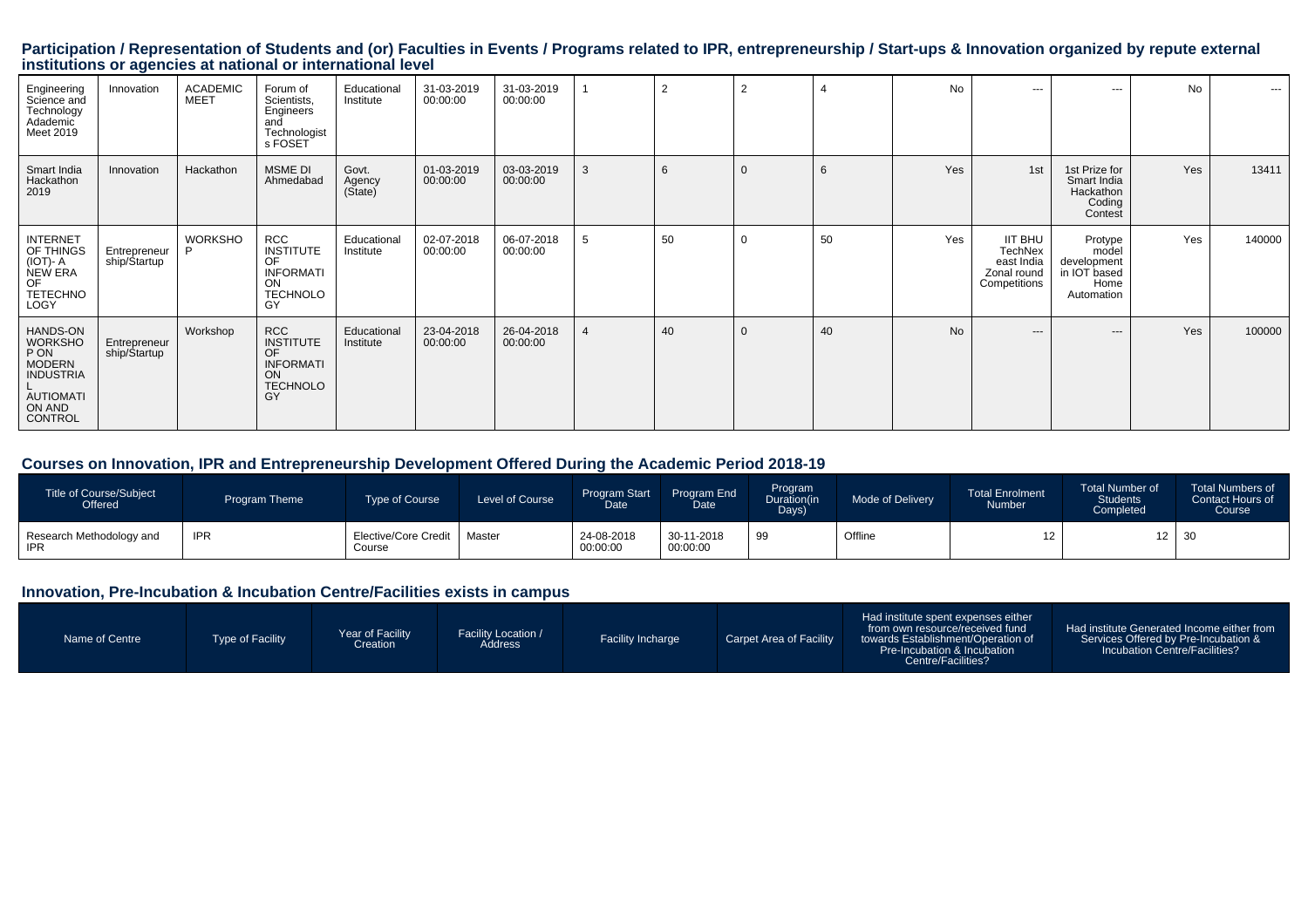#### **Innovation, Pre-Incubation & Incubation Centre/Facilities exists in campus**

| MICROWAVE ANECHOIC<br><b>CHAMBER</b>                                                                   | <b>Incubation Unit</b> | 2017 | RCCIIT, CANAL<br>SOUTH ROAD,<br><b>KOLKATA - 700015</b> | <b>NANDAN</b><br><b>BHATTA</b><br><b>CHARYY</b><br>Facility<br>A AND<br>Incharge<br><b>PAMPA</b><br>Name<br><b>DEBNAT</b><br>H<br>nandanbh<br>Facility<br>attachary<br>Incharge<br>ya@gmail<br>Email<br>.com<br>86978421<br>73<br>Facility<br>Incharge<br>Phone | 100 Sq. Ft. | Yes<br><b>Annual Capital</b><br>20000<br>Expenditure (In<br>Rupees)<br>12000<br>Annual<br>Operational<br>Expenditure (In<br>Rupees)  | Yes<br><b>Total Annual Income</b><br>$\overline{0}$<br>from Training and<br>Skill Development<br>Services (In Rupees)<br>6000<br><b>Total Annual Income</b><br>from (Technical and<br><b>Business)</b> Mentoring<br>Services (In Rupees)<br><b>Total Annual Income</b><br>$\mathbf 0$<br>from Office Space<br>and Rental Services<br>to Start-<br>ups/Innovators (In<br>Rupees) |
|--------------------------------------------------------------------------------------------------------|------------------------|------|---------------------------------------------------------|-----------------------------------------------------------------------------------------------------------------------------------------------------------------------------------------------------------------------------------------------------------------|-------------|--------------------------------------------------------------------------------------------------------------------------------------|---------------------------------------------------------------------------------------------------------------------------------------------------------------------------------------------------------------------------------------------------------------------------------------------------------------------------------------------------------------------------------|
| AUTOMATIC CLUSTERING<br>OF SATELLITE IMAGERY<br><b>USING QUANTUM INSPIRED</b><br><b>METAHEURISTICS</b> | Pre-Incubation Centre  | 2019 | RCCIIT, CANAL<br>SOUTH ROAD,<br><b>KOLKATA - 700015</b> | DR.<br>SIDDHA<br>Facility<br><b>RTHA</b><br>Incharge<br><b>BHATTA</b><br>Name<br><b>CHARYY</b><br>$\overline{A}$<br>dr.siddhar<br>tha.bhatta<br>Facility<br>Incharge<br>charyya<br>Email<br>@gmail.c<br>om<br>98303541<br>95<br>Facility<br>Incharge<br>Phone   | 50 Sq. Ft.  | Yes<br><b>Annual Capital</b><br>808000<br>Expenditure (In<br>Rupees)<br>15000<br>Annual<br>Operational<br>Expenditure (In<br>Rupees) | No                                                                                                                                                                                                                                                                                                                                                                              |

#### **Grants / Funds Received by Pre-Incubation & Incubation Centre / Facilities exists in Campus**

| Name of Centre                                                                               | Source of Grant / Fund | Agency Name                                         | Agency Type            | Had Received Grants / Funds by Pre-<br>Incubation & Incubation Centre /<br>Facilities exists in Campus? | Total Grants / Funds Received by<br>Pre-Incubation & Incubation Centre /<br>Facilities exists in Campus (In<br>Rupees) |
|----------------------------------------------------------------------------------------------|------------------------|-----------------------------------------------------|------------------------|---------------------------------------------------------------------------------------------------------|------------------------------------------------------------------------------------------------------------------------|
| MICROWAVE ANECHOIC CHAMBER                                                                   | <b>Funding Agency</b>  | <b>WORLD BANK</b>                                   | Govt. Agency (Central) | Yes                                                                                                     | 6548025                                                                                                                |
| AUTOMATIC CLUSTERING OF SATELLITE<br>IMAGERY USING QUANTUM INSPIRED<br><b>METAHEURISTICS</b> | <b>Funding Agency</b>  | ALL INDIA COUNCIL OF<br>TECHNICAL EDUCATION (AICTE) | Govt. Agency (Central) | Yes                                                                                                     | 808000                                                                                                                 |

### **Idea / Prototype / Innovation have received Grant / funding from Pre-Incubation / Incubation Centre / Facilities**

**No Data Flled!**

#### **Start-ups have received Grant / funding from Pre-Incubation / Incubation Centre / Facilities**

**No Data Flled!**

#### **Co-Incubation Partnership**

**No Data Flled!**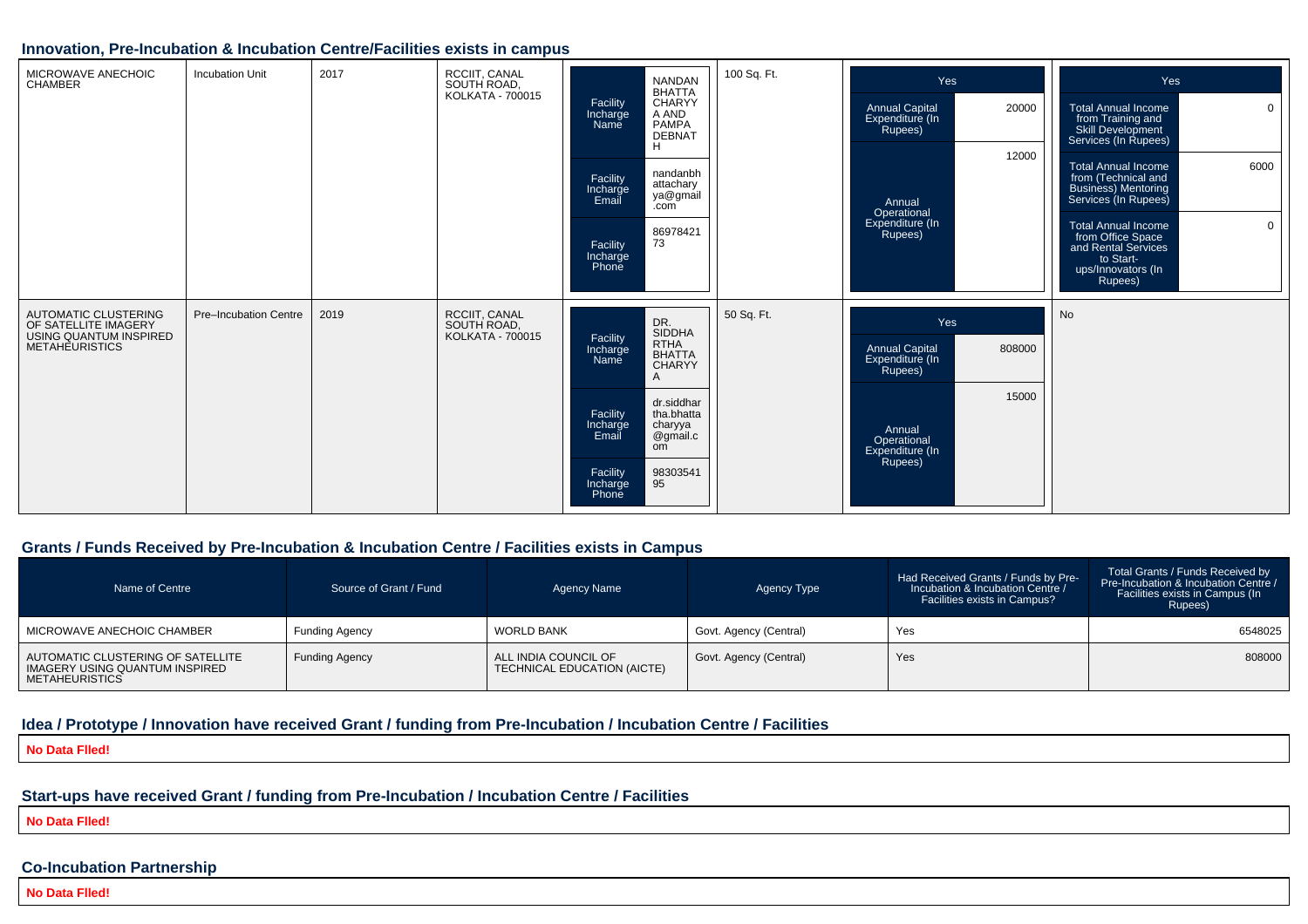# **Technology Commercialization / Transfer**

| Name of Technology<br>Licenced / Transferred /<br>Commercialized | Technology<br>Type        | Type of<br>Transfer                | Patent / Licence Number |                                                                     | Centre / Department<br>of Origin of Licence<br>Patent / Licence Holder |                                                         | Licence Transferred to                          |                                       | Had institute spent expenses either<br>from own resource/received fund to<br>organise the<br>program/activity/event? | <b>Total Annual</b><br>Income Received<br>from Technology<br>Transfer/Licensing<br>(In Rupees) |
|------------------------------------------------------------------|---------------------------|------------------------------------|-------------------------|---------------------------------------------------------------------|------------------------------------------------------------------------|---------------------------------------------------------|-------------------------------------------------|---------------------------------------|----------------------------------------------------------------------------------------------------------------------|------------------------------------------------------------------------------------------------|
| Low Cost Intelligent<br>COLORIMETER Using<br>Color LED           | IP/Patented<br>Technology | One-time<br>transfer/Licens<br>ing | 319586                  | Patent/Licence<br>Holder name                                       | Dr<br>Siddhartha<br>Bhattacharyy                                       | Department of<br>Information<br>Technology of<br>RCCIIT | Licence<br>Transferred to                       | Institute                             | No.                                                                                                                  | $---$                                                                                          |
|                                                                  |                           |                                    |                         | (Institute Co-<br>ownership is<br>Must)                             |                                                                        |                                                         | Name of<br>Industry/Start-                      | <b>RCCIIT</b>                         |                                                                                                                      |                                                                                                |
|                                                                  |                           |                                    |                         | a of RCCIIT<br>9830354195<br>Contact number<br>of license<br>holder |                                                                        |                                                         | up/Agency<br>Received<br>License/Techno<br>logy |                                       |                                                                                                                      |                                                                                                |
|                                                                  |                           |                                    |                         | Email of<br>Licence holder                                          | dr.siddhartha<br>.bhattacharyy<br>a@gmail.co<br>m                      |                                                         | Address of<br>Agency                            | canal south<br>road kolkata<br>700015 |                                                                                                                      |                                                                                                |
|                                                                  |                           |                                    |                         |                                                                     | Male                                                                   |                                                         | Contact<br>Number of<br>Agency                  | 3323231534                            |                                                                                                                      |                                                                                                |
|                                                                  |                           |                                    |                         | Gender                                                              |                                                                        | Email of<br>Agency                                      | rcciit1999@g<br>mail.com                        |                                       |                                                                                                                      |                                                                                                |